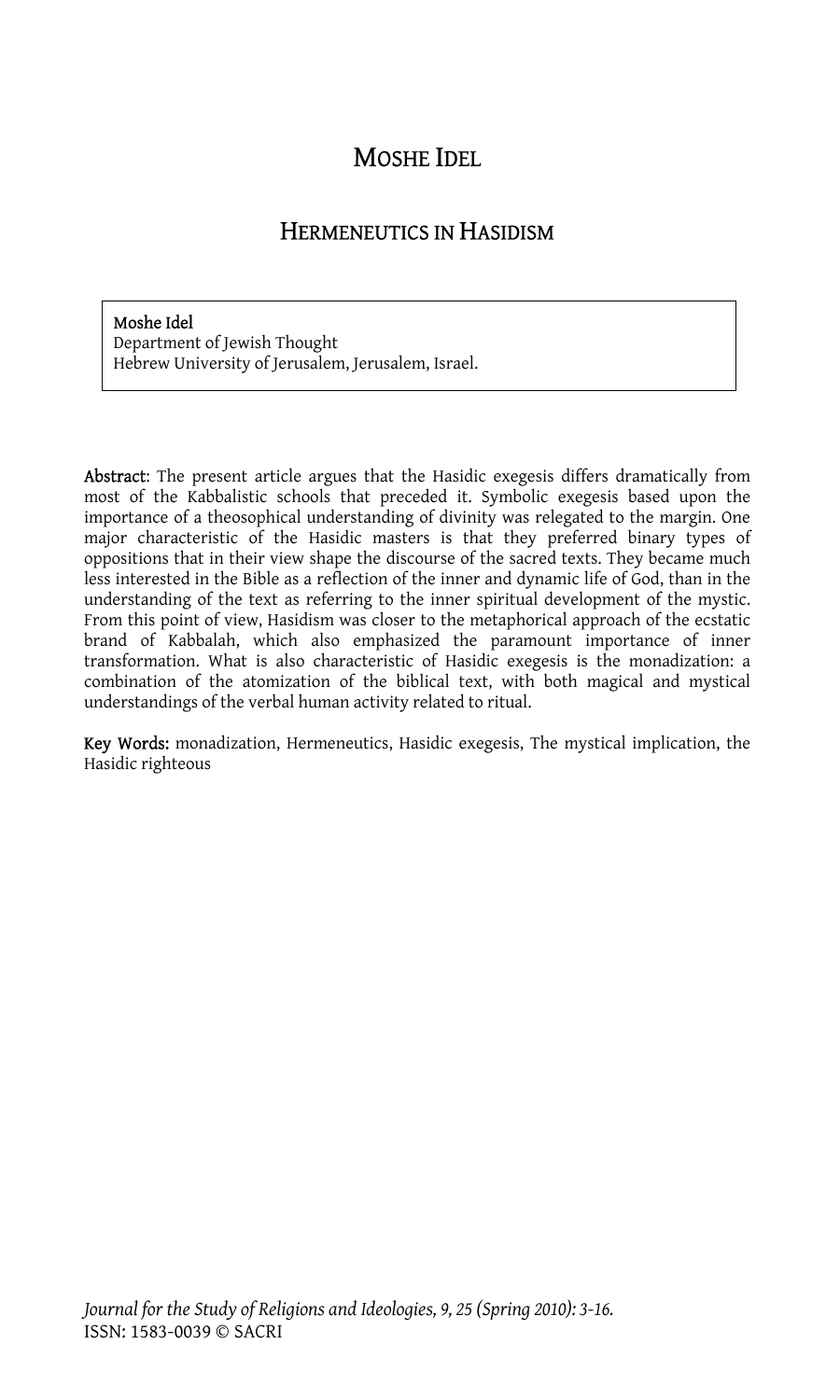## From the Oral Community to Written Documents

Hasidism is a revivalist religious movement that started in the regions of Ukraine in the mid- $18<sup>th</sup>$  century. A paramount popular movement based upon verbal communication, and basically dependent upon the vernacular, Yiddisch, no book authored by a Hasidic master has been printed or even written during the first generation of this movement. This is no doubt part of a preference of the oral contact over the written literature. Indeed in a later Hasidic legend, this oral propensity has been put in relief in connection with the founder of the movement R. Israel Ba`al Shem Tov, known by the acronym *ha-Besht*:

> "There was a man who wrote down the Torah [=teaching] of the Besht that he heard from him. Once the Besht saw a demon walking and holding a book in his hand. He said to him: "What is the book that you hold in your hand?" He answered him: "This is the book that you have written." The Besht then understood that there was a person w[ho](#page-13-0) was writing down his torah. He gathered all his followers and asked them: "Who among you is writing down my Torah?" The man admitted it and he brought the manuscript to the Besht. The Besht examined it and said: "There is not even a single word here that is mine"." $^{\rm 1}$

However, since 1780, when the first Hasidic book was printed, numerous Hasidic books started to appear in print and through some decades, Hasidism generated a huge printed literature. Most of those books are sermons delivered in the vernacular but printed in Hebrew, following the pattern of commentaries on the pericopes of the Pentateuch. Hundreds and hundreds of collections of sermons have been published since 1780, imposing Hasidic literature as one of the most productive forms of Jewish creativity in the eighteenth and nineteenth centuries. Thus, though elaborating on the oral teaching of the Besht, the formal focus of the literature are the verses of the Bible, radically reinterpreted. This transition from the centrality of oral preaching to printed texts has first to do with competition over the status of the different disciples of the Besht. Later on, it expresses the need of the Hasidic leader to display his knowledge not only to his immediate followers, but also in a more classical manner, by addressing a wider audience in Hebrew. Thereby he could compete with other seminal figures in earlier forms of Judaism, who also interpreted the Bible.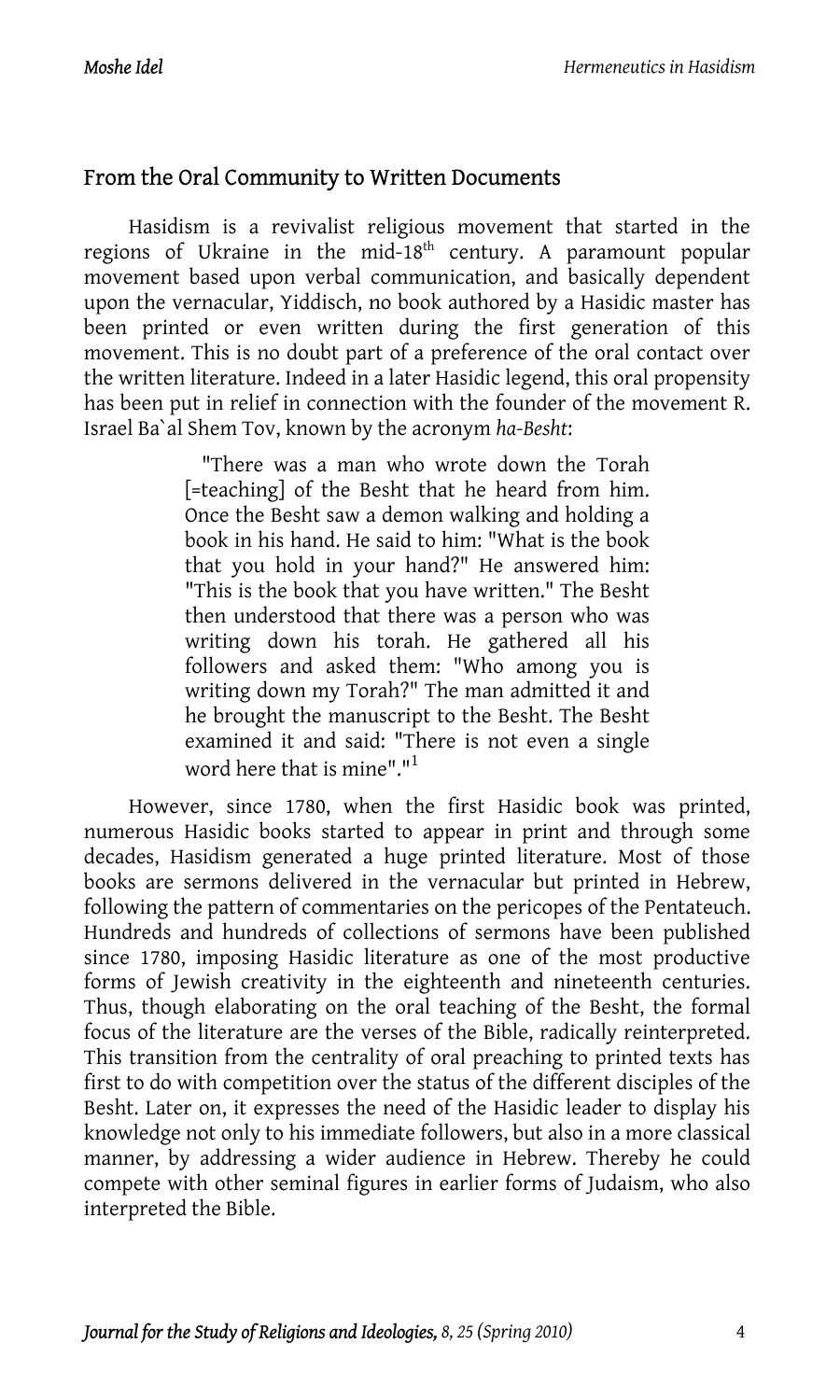#### Exegetical Grids in Hasidism

Hasidic exegesis differs dramatically from most of the Kabbalistic schools that preceded it. Symbolic exegesis based upon the importance of a theosophical understanding of divinity was relegated to the margin. This means that resort to the various nuances of Hebrew words of the Bible as reflecting the characteristics of the ten divine powers, the *sefirot,* or the Lurianic divine countenances, the *partzufin,* was greatly attenuated. In lieu of the tenfold structure, the Hasidic masters conspicuously preferred binary types of oppositions that in their view shape the discourse of the sacred texts: body versus soul, the righteous and the multitude, *gadelut* , grandeur involved in the spiritual state of the mystic, versus *qatenut,* smallness of the spiritual state, God versus nature, study of texts versus devotion, the world of speech versus the world of thought, etc. Often the Hasidic teachers imposed these types of binary relationship upon biblical and Talmudic material, emphasizing the [m](#page-13-1)oral and devotional aspects of religion, rather than the theological. By its anthropocentric emphasis, the Hasidic master became much less interested in the Bible as a reflection of the inner and dynamic life of God, than in the understanding of the text as referring to the inner spiritual development of the mystic. From this point of view, Hasidism was closer to the metaphorical approach of the ecstatic brand of Kabbalah, which also emphasized the paramount importance of inner transformation.<sup>2</sup>

## The Divinity within and between the Torah-Letters or Represented by Them

A major development in Jewish mysticism that culminated in Hasidism is the vision of the Torah-text as a direct, non-semantic representation of God. According to a teaching of the Great Maggid:

> "He [God] blessed be He, concentrated Himself into the Torah; therefore, when someone speaks on issues of Torah or prayer, let him do it with all his power, since by it [i.e. the utterance] he united himself with Him, may He be blessed, since all his power is in the pronounced letter, and He, may He be blessed, dwells in the pronounced letter."<sup>3</sup>

The mystical implication of the divine presence within letters will be dealt with below. Here it is important to highlight the sharp formulation of the process of concentration of the divine within letters as part of a cosmogonic event. Moreover, the power mentioned here implies a certain proportion between the loudness of the sound and the amount of divine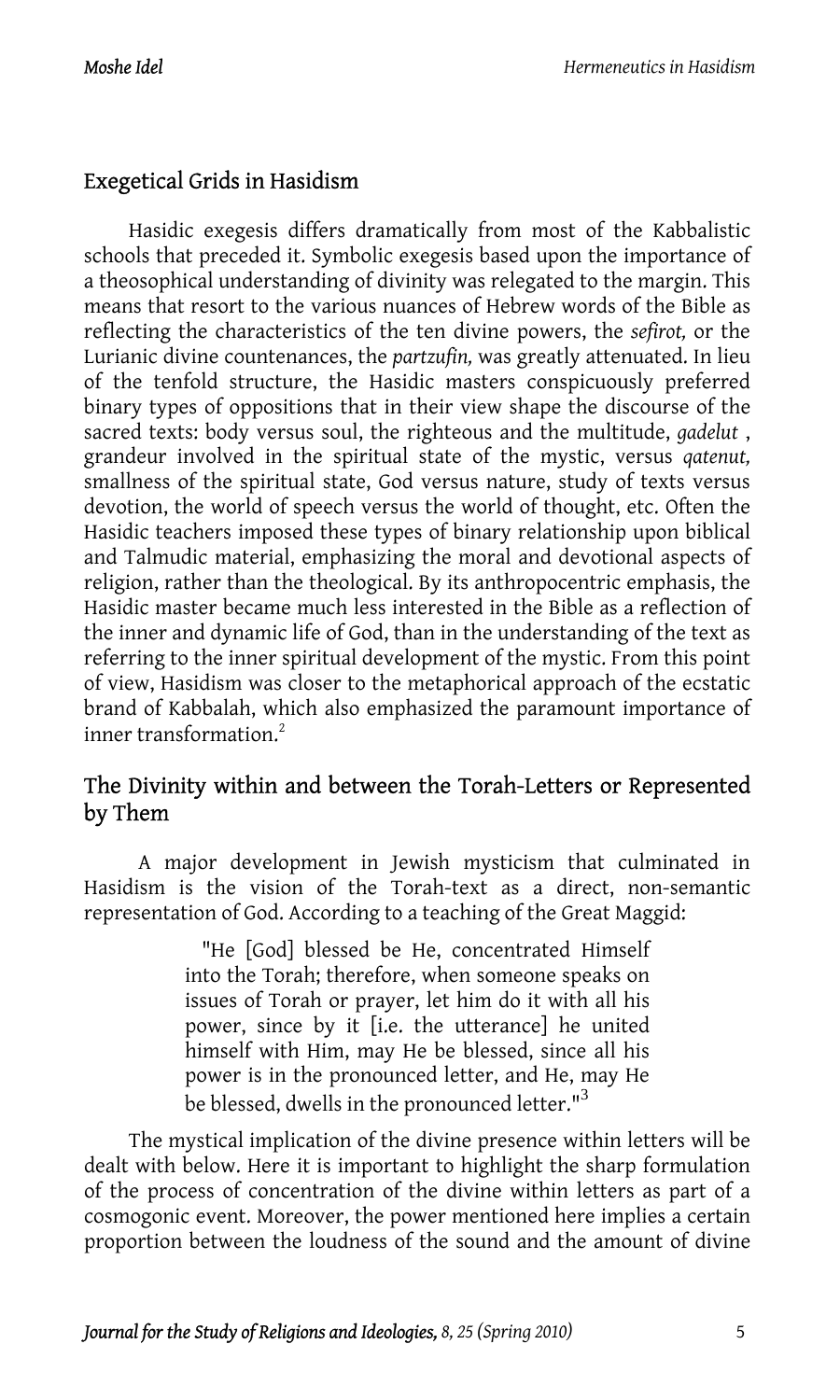presence that may enter such a linguistic container. On the other hand, elsewhere in his book he asserts that

> "The Torah in its entirety is collected from [the deeds of] righteous men, from Adam, and the forefathers, and Moses, who caused the dwelling of the *Shekhinah* on their de[ed](#page-13-2)s, and this is the complete Torah. However, the luminosity of the essence has not been revealed yet, until the Messiah will come and they will understand the luminosity of His essence. And this is the new Torah that goes forth from me, whose meaning is 'From My  $\epsilon$ ssence<sup>l. 114</sup>

The Great Maggid argues that the revealed Torah deals with human deeds, and their interaction with the divine. The forefather had been able to cause the descent of the divine presence here below. However, the divine essence in itself is not expounded in the Torah that recounts their deeds, perfect as it is. The luminosity, the new Torah and the divine essence are explicitly related to each other. It is not a new text that is revealed but the depths of the canonical document already in the possession of the Jews. The view that the white letters are the esoteric aspect of the revealed Torah, which consists of the black letters, is found in many earlier sources.

One of his followers, R. Levi Isaac of Berditchev, was reported to have said that

> "We can see by the eye of our intellect why in the Torah handed down to us one letter should not touch the other. The matter is that also the whiteness constitutes letters but we do not know how to read them as [we know] the blackness of the letters. But in the future God, blessed be He, will reveal to us even the whiteness of the Torah. Namely we will [then] understand the white letter in our Torah, and this is the meaning of 'A new Torah will go forth from me' that it stands for the whiteness of the Torah, that all the sons of Israel will understand also the letters that are white in our Torah, which was delivered to Moses. But nowadays, the letters of whiteness are concealed from us. But in the song of the Sea, when it has been said 'This is my Lord, I shall praise Him' [Exodus 15:2] It is written in [the writings of] Isaac Luria that 'their soul had fled when they heard the song of the angels' and God had opened their ear to hear etc., and this is the reason why the maidservant had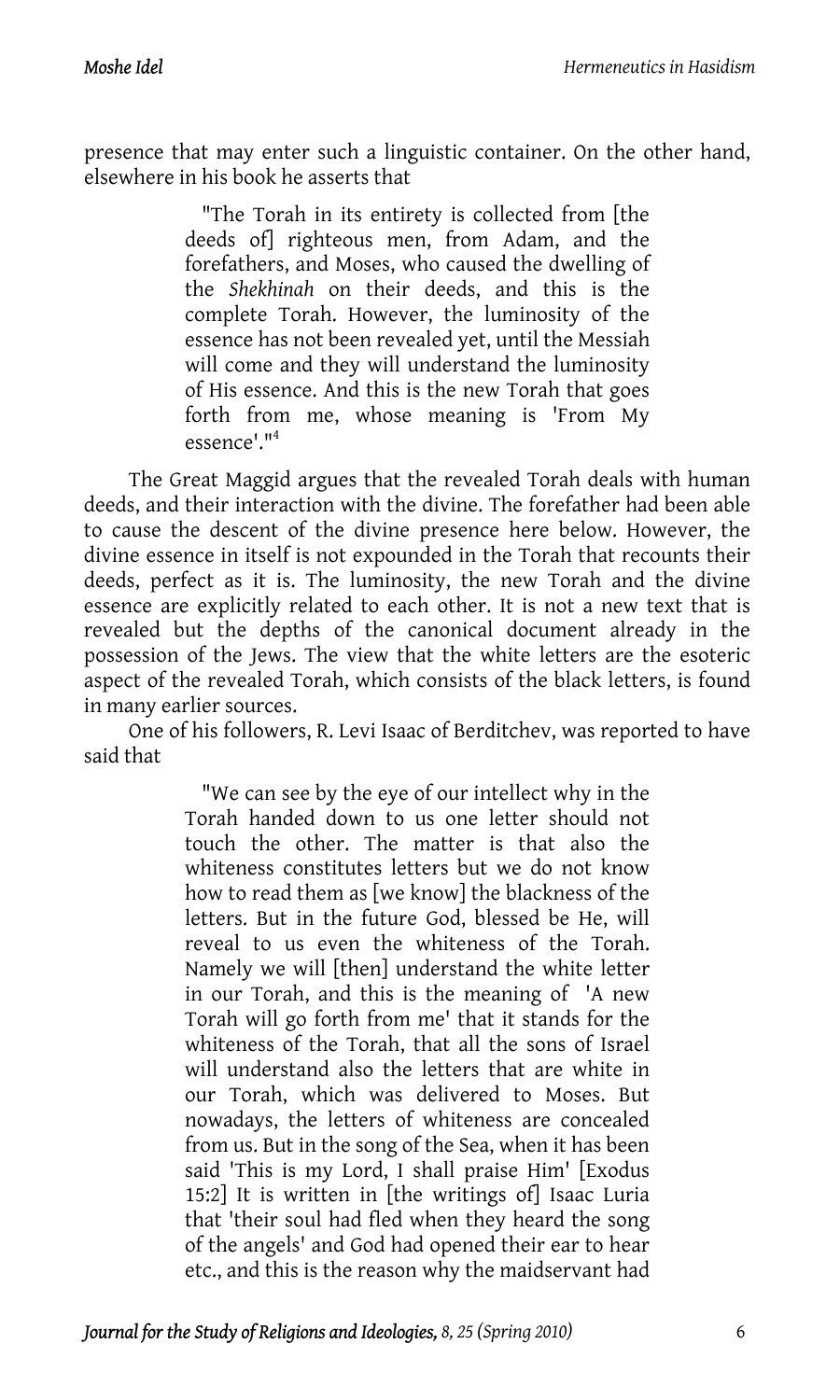seen on the sea [more than Ezekiel] - the whiteness of the letters she saw what has not been seen etc., because the matter has been concealed the advent of the Messiah."<sup>5</sup>

Moreover, according to a tradition found in the student of one of the main disciples of the Great Maggid, R. Shneur Zalman of Liady's follower R. Aharon ha-Levi of Staroselye, the 'new Torah' that has not been revealed at the time of creation, is revealed by the performance of the commandments and the study of the Torah in this world, and they will cause the revelation of the secrets of the acts of generation. This is quite a traditional view, that is, in principle, consonant to the Great Maggid's passage. In his own book R. Levi Isaac writes that

> "It is known that the letters of the Torah have the aspect of inner lights which are revealed according to the order of the emanation of the worlds. And the boundary of the white that encompasses the letters possesses the aspect of the encompassing lights, which are not revealed but are found in a hiddeness, in the aspect of the encompassing light. From this we may understand that also the white boundaries possess also the aspect of letters but they are hidden letters, higher than the revealed letters ... because the aspect of the whiteness which is [identical with] the hidden letters is derived from the revelation of the aspect of the revealed letters and that is the meaning of what has been written:<sup>6</sup> 'The maidservant had seen on the [Red] Sea [more than what Ezekiel has seen]' because the revelation of the divinity was so great that even the maidservant was capable of understanding. This is the meaning of the verse 'A new Torah will go forth from me:' That in the future, when the revelation of the divinity and the Glory of God will be disclosed, and all men will see etc.[,](#page-13-4) [it](#page-13-5) means that the revelation of the aspect of the encompassing and the revelation of the aspect of the whiteness, namely the white letters which encompass the revealed letters of the Torah, [will take place] this being the meaning of 'A new Torah will go forth from  $me^{1.718}$

Interestingly enough the theory of the existence of the white letters had an impact on some philosophies of text in recent decades.<sup>9</sup>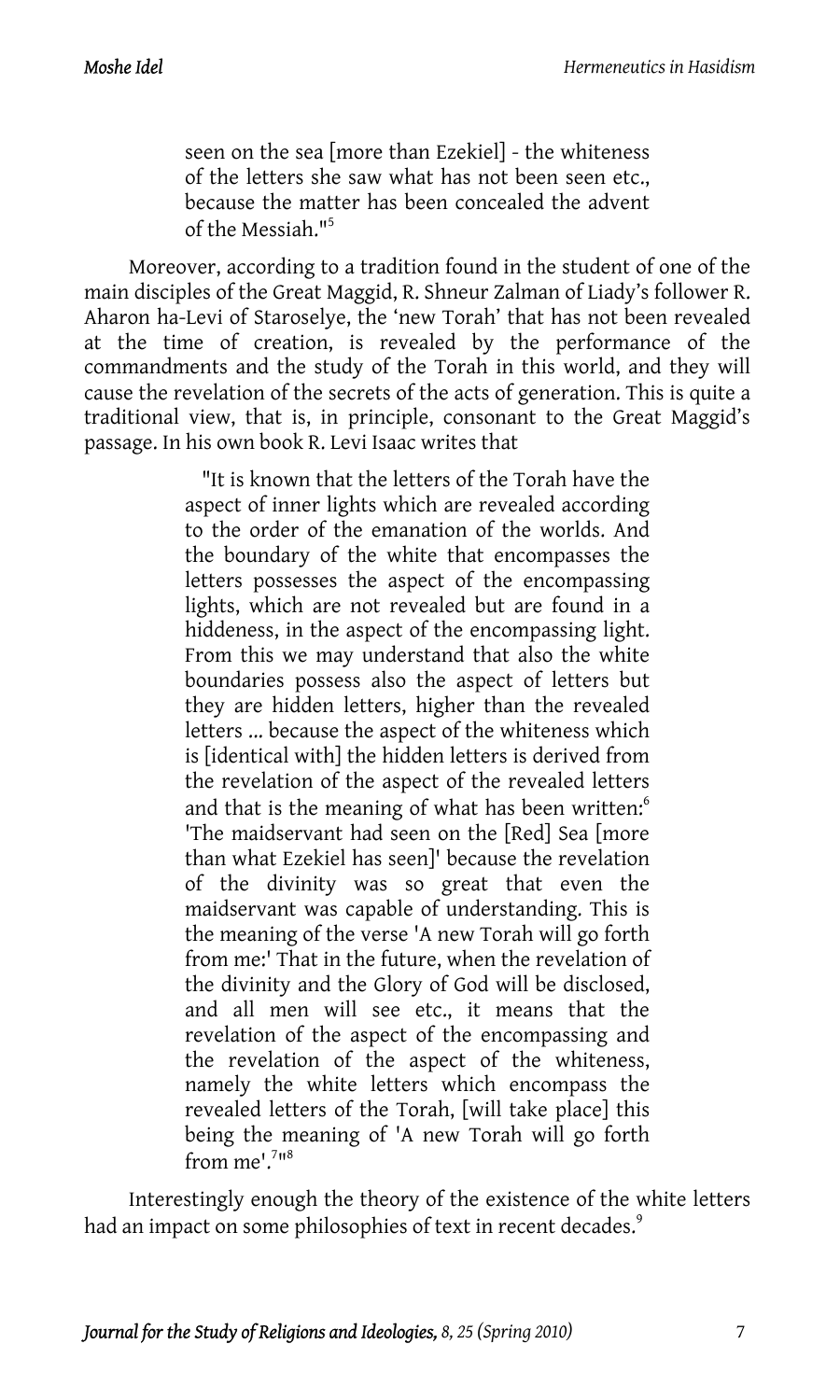An immediate follower of R. Levi Isaac, insisted upon the light as divine presence within the Torah-letters:

> "even now, when a right[eou](#page-13-6)s person pronounces the letters in a state of devotion... he unites the letters to the light of the Infinite... and ascends higher than all the worlds to the place where the letters are white and are not combined and then he can perform there whatever combination he  $w$ ants.  $10$

Much more graphic is the approach found in other Hasidic masters. R. Aharon Kohen of Apta, a late 18th century compiler of Hasidic traditions asserted that

> "The name *'Eheyeh* shows His divinity which emanated and caused the emergence of everything, in order to announce His divinity which is announced by *'Eheyeh*. This is similar to someone who sees the form of the king, which is inscribed on a paper, and he very much enjoys seeing the form and its beauty. And whoever is [found in the state of] *qatenut ha-sekhel*, enjoys and delights in the inscribed form. But whoever has a wise heart says that because there is such a great joy which is derived from the inscribed form, I shall be more glad and I shall delight [more] from the light of the face of the king, namely when seeing the form of the king himself. Therewith he makes an effort to enter the palace of the king. Thus whoever is in [the state of] *qatenut ha-sekhel* is enjoying the study of the Torah or the prayer whose letters are the inscribed form of the king of the world... But whoever is [in the state of] *gadelut [ha-sekhel]* says that it is good to enjoy the light of the face of the king, namely he causes the adherence of his thought to the light of *'Ein Sof* which is found within the letters, by directing [his thought] that in each letter there are three hundreds and ten worlds, souls and divinity, and man has to integrate his soul in each and every one of the aspects etc."<sup>11</sup>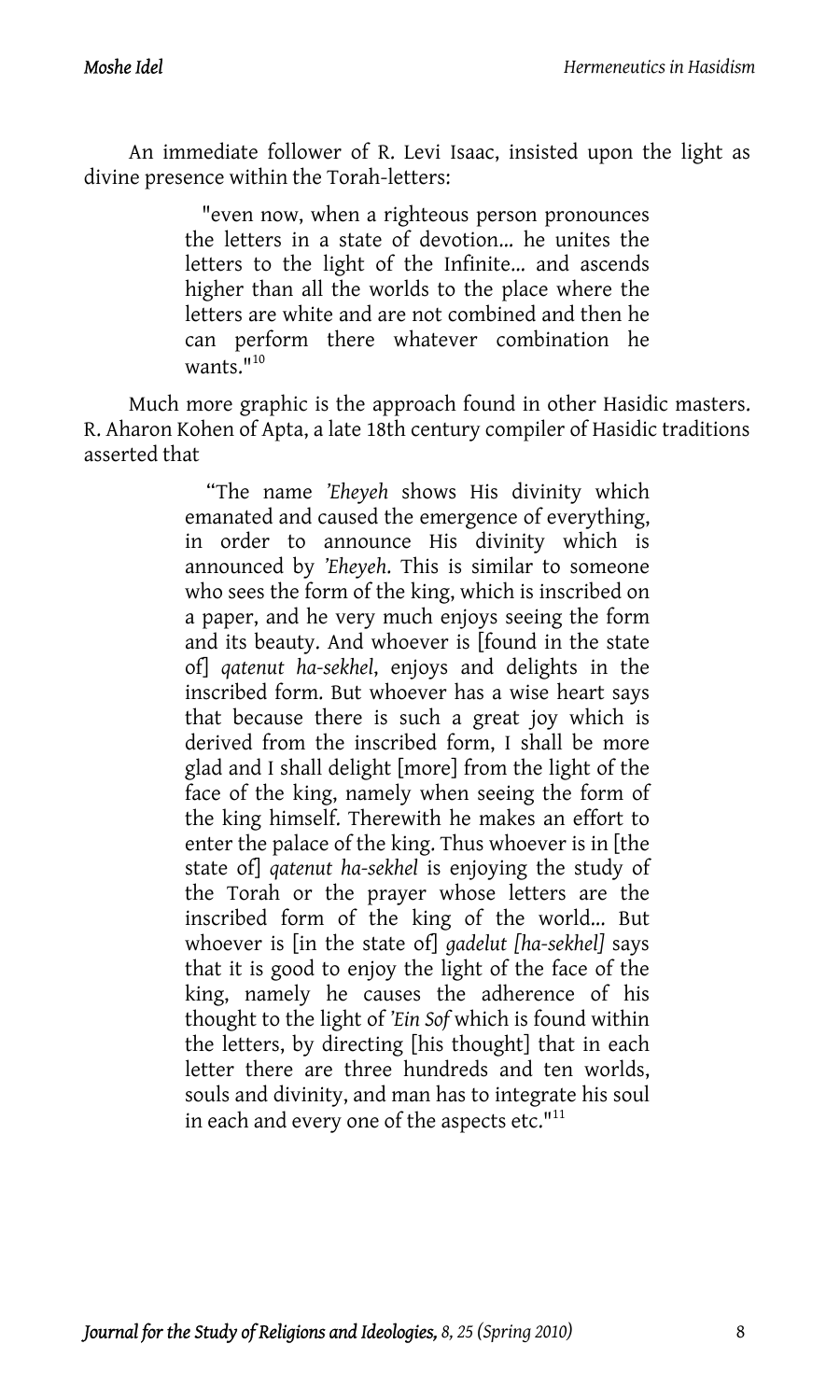#### Atomization of the Text and the Monadization of the Letters/Sounds

What is also characteristic of Hasidic exegesis is a combination of the atomization of the biblical text, with both magical and mystical understandings of the verbal human activity related to ritual, which I propose to call monadization. Each of the individual letters of the biblical verses in their oral form were conceived not only as representing the divine as mentioned above but also as comprising the 'divinity, the souls and the worlds' altogether. This maximalist understanding of individual letters is based upon the importance of an intimate relationship of the performer of the verbal activity with the vocal aspects of the letters. According to Hasidic masters, the efficacy of the verbal performance is independent of the understanding of the performed text. Letters are conceived of as consisting of an external aspect, understood as palace or box, within which the luminous, vital, spiritual of even divine aspect is present. Thus, the semantic aspects of the text are reduced in favor of a mystical event: cleaving to the divinity found within the sounds related to the liturgical or biblical texts on the one hand, and overlaid by the magical aspects involved in the fact that a supernal power is imagined to be inherent within, or attracted by the Hasidic masters, within the pronounced letters. Following some earlier Kabbalistic views, found especially in the 16<sup>th</sup> century famous Kabbalist Moses Cordovero and his followers' theories, the semantic aspects of the classical texts are subordinated to the experiential moments. This approach is found already in R. Meir Harif Margoliot of Ostrog, a Rabbinic authority who may be the earliest and most widely quoted reported in the name of the founder of Hasidism, by one of his companions. The Besht is quoted to the effect that

> "whoever prepares himself to study for its own sake, without any alien intention, as I was warned by my great teachers in matters of Torah and Hasidism, included [among them] being my friend, the Hasid and the Rabbi, who is the paragon of the generation, our teachers and Rabbi Israel the Besht, blessed be his memory, let his desirable intention concerning study for its own sake be to attach himself in holiness and purity to the letters, *in potentia* and *in actu*, in spee[ch](#page-13-7) and in thought, [so that he will] link part of [his] [lower] soul, spirit, [higher] soul, *Hayah* and *Yehidah* to the holiness of the candle of the commandment and Torah, [to] the enlightening letters, which cause the emanation of the influx of lights and vitality, that are true and eternal."<sup>12</sup>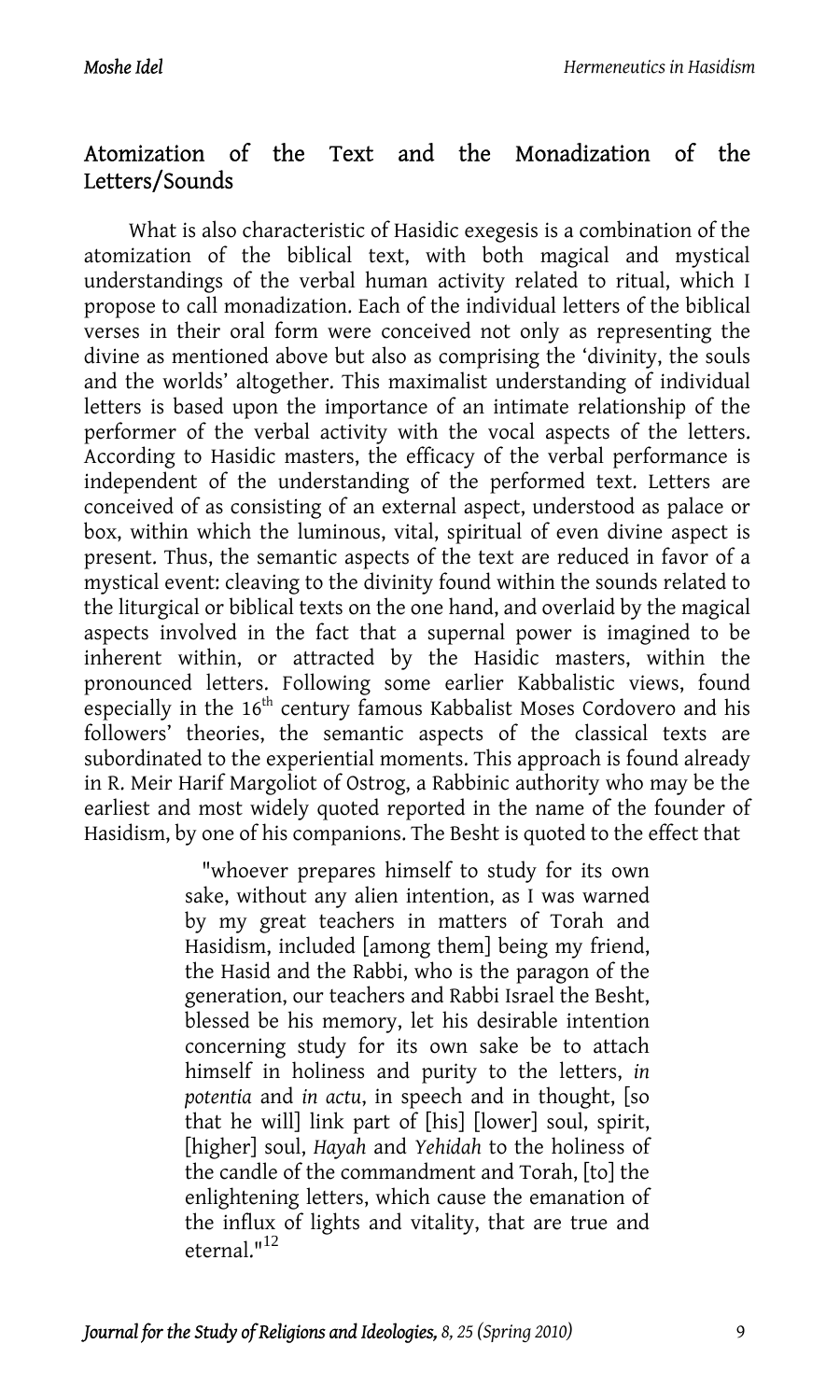Here the interpretation of the text is conceived of as much less important than its vocal performance and the cleaving to the sounds.

The issue of manipulating the letters is a central theme in Hasidism, and includes some magical aspects, as we learn, for example, from an early 19<sup>th</sup> century figure, R. Aharon of Zhitomir:

> "Sometimes, the letters rule over man, and sometimes man rules over the letters. This means that when man utters speeches with power and devotion, the speeches then rule over him, because the light within the letters confer upon him vitality and delight so that he may utter speeches to the Creator, but this man cannot abolish anything bad, by performing other combinations [of letters]. But when someone utters speeches with de[vot](#page-13-8)ion and brings all his power within the letters and cleaves to the light of the Infinite, blessed be He, that dwells within the letters, this person is higher than the letters and he combines letters as he likes... and he will be able to draw down the influx, the blessing and the good things. $113$

Thus, the sacred text is conceived of as divine since the divinity is immanent within its letters, a phenomenon that can be described as "linguistic immanence". The emphasis upon the role played by discrete linguistic units holds good also insofar as Hasidic interpretations were not interested in the larger context of a certain chapter, but refer more to single words or locutions found in a verse. Those units have been reified, by understanding the sounds produced by the worshiper as if being entities possessing some form of objective existence. This reification is evident in the most frequently recurring Hasidic pun, which comments upon the verse from Genesis 6:16, "A window shall you make to the ark [=*teivah*]" as if the last word points to "word" another meaning of the Hebrew *teivah*. According to many Hasidic commentators, it is a linguistic rather than architectural building that Noah was commanded to make, and to enter. Someone should enter the word within which the divinity is dwelling.

The maximalization of the divine power and presence within the letters/sounds constituting the canonical discourse diminishes the importance of the semantic valence of the text. If for the main Kabbalistic schools the assumption was that reference - namely the theosophical structure - is found outside the text, in Hasidism the divine is found either in the letters of the Bible, or between them, as we shall see below.

Following an older tradition the term *Teva`* - nature - is interpreted as pointing the divine name '*Elohim*, (as both amount in gematria to  $86$ )<sup>14</sup>, when this external garment of reality is broken, someone may arrive at

*Journal for the Study of Religions and Ideologies, 8, 25 (Spring 2010)* 10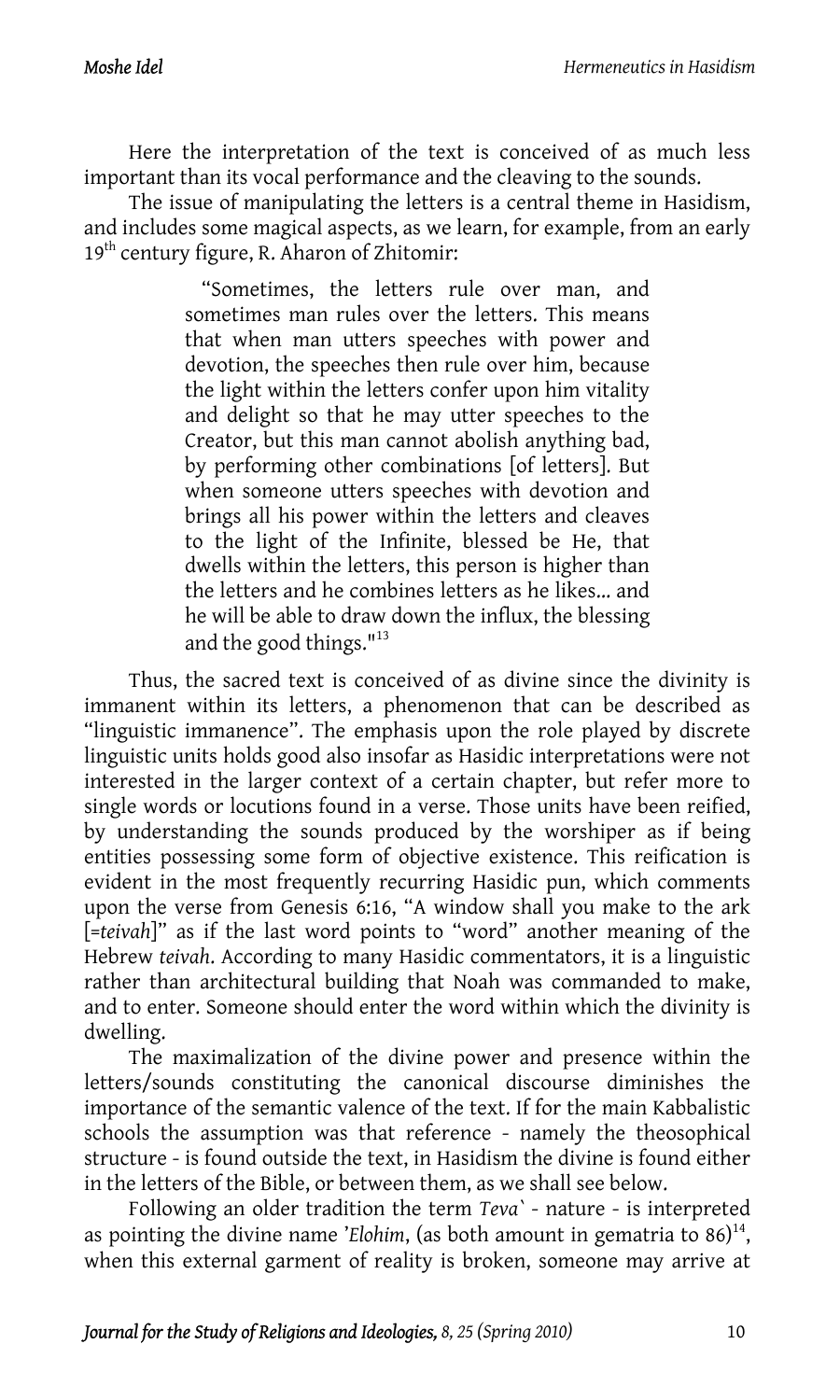the core, represented by the Tetragrammaton, which is related to the light of the face of God. Therefore, the immanence is understood to relate to the most revered divine name, the Tetragrammaton, while the external aspects of reality are designated by the name '*Elohim*. The Tetragrammaton is related to the state of *Gadelut* while '*Elohim* to that of *Qatenut,* all this in a context related to the hiding of the face of God and its shining*.* There is a form of affinity between the hiding of God, which means some form of retraction and withdrawal, and a form of divine *Qatenut*, understood as the condition of man's attaining *Gadelut.* We may discern a shift from the manner in which the two terms have been used in Lurianic material and Hasidism. This shift is not so much a matter of a conceptual change, as claimed neither it is a simple continuation of Lurianism in Hasidism, since only in the later type of thought do these two terms become part of a more comprehensive hermeneutical grid related to ritual performance. Simplifying the more complex theosophy of Luria, by disregarding for example the importance of the concept of *`Ibbur* 'impregnation' that precedes *Qatenut*, Hasidic masters turned the two terms into a scheme that shapes the understanding of two main modes of worship. This is done in a manner that has no parallel in Lurianism, and it becomes an interpretive grid.

Again following many Kabbalists, Hasidic masters envisioned the Torah as made up of divine names, which means that the text and the author are identical. So, for example, R. Moses Hayyim Ephrayyim of Sudylkov, writes that

> "How is it possible to take the Holy One, may He be blessed, as if He will dwell upon man? It is by means of the Torah which is indeed the names of God, since He and His name are one unity, and when someone studies the Torah for the sake of God and in order to keep His commandments and he abstains from what is prohibited, and he pronounces the letters of the Torah, which are the names of God, by these [activities] he takes God indeed and it is as if the Divine Presence dwells upon him, as it is written: 'in all places where I pronounce the name of God', which is the holy Torah, which is in its entirety His names, then 'I will come unto thee and I will bless thee'."<sup>15</sup>

Elsewhere in his book he writes that

"since the Torah and God and Israel - all them are one unity only when they [namely Israel] study the Torah for its own sake [or name]. Then there is in her [i.e. the Torah] the power of God and she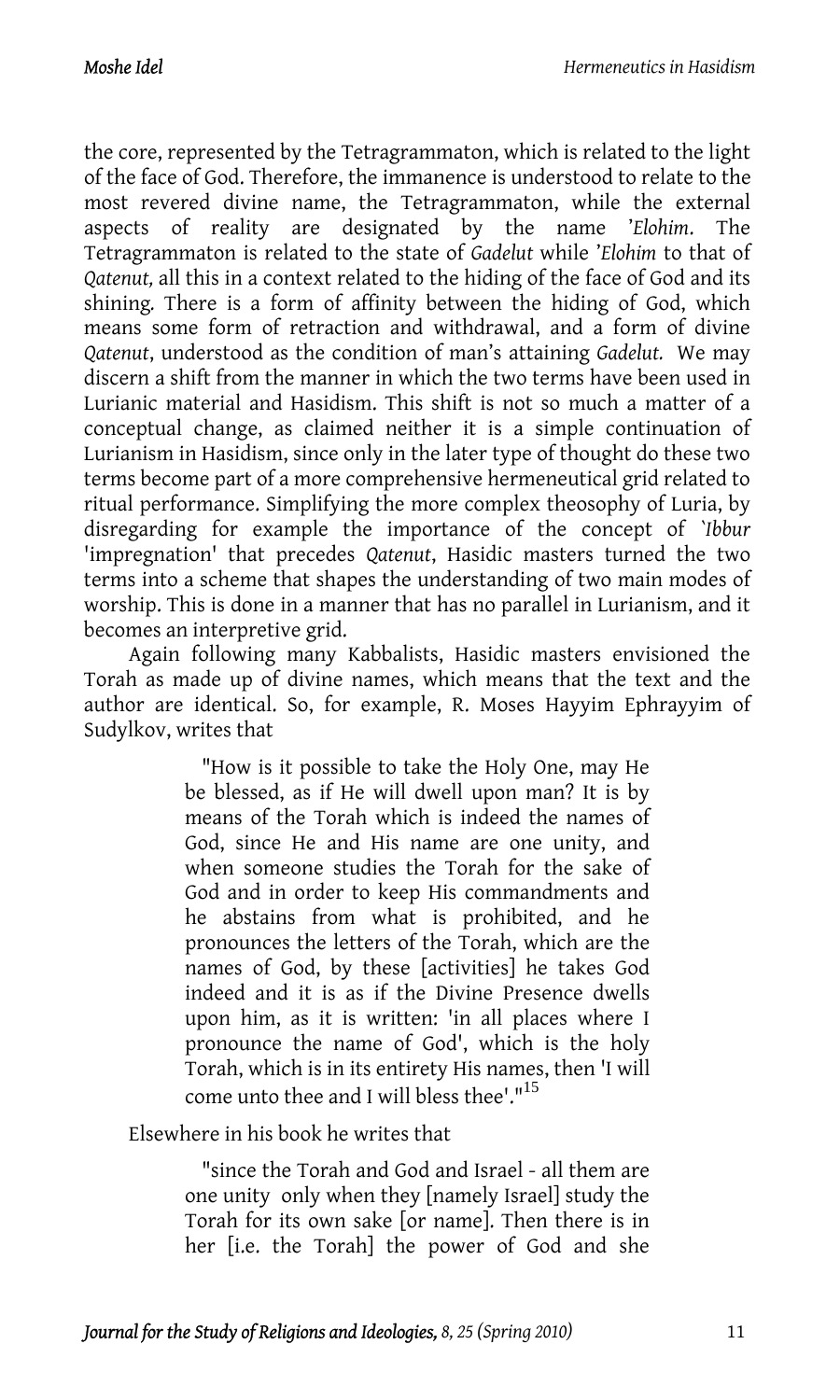becomes the secret of emanation, to vivify and heal  $1^{16}$ 

The magical element is quite evident, and so is the mystical one. According to many Hasidic sources, the author, namely God, the text, namely the Torah, and the interpreter, are conceived to be one, an experience of mystical union grounded in the view that

> "'Man' is God, as the numerical value of the Tetragrammaton when spelled fully is forty five, like the value of Adam ("man"), and the Torah is [constituted] of 248 positive commandments and 365 interdictions... And when man studies Torah for its own sake, to keep it and perform it, then he brings all his limbs close to their source whence they originated and were generated, namely, to the Torah. Each of his limbs becomes a substratum of a particular commandment pertinent to this particular limb, and he becomes identical with the Torah in a unification and a complete union, like the unification of man and woman."<sup>17</sup>

There is a great amount of isomorphism between Torah, Man [in fact only Israel] and God. By performing the Torah by means of a limb, a person attracts a divine power upon it. How is this triple union imagined to take place according to other Hasidic masters?

#### Letters/ Sounds as Palaces and Light

A leitmotif of Hasidic understanding of the Torah-letters is the vision that each of them is a palace or a chamber inhabited by divine presence, described as light or vitality. There are innumerable discussions illustrating this view in Hasidism. So, for example R. Mordekhai of Chernobyl, a late 18<sup>th</sup> century Ukrainian master, offered an interesting view of letters as palaces where the King, God, is dwelling. He describes the letters of Torah and prayer as monads:

> "palaces for the revelation of the light of *'Eiyn Sof*, [= Infinity] blessed be He and blessed His Name, that is clothed within them. When someone studies the Torah and prays, then they [!] take them out of the secret places and their light is revealed here below....By the cleaving of man to the letters of the Torah and of the prayer, he draws down onto himself the revelation of the light of *'Eiyn Sof*."<sup>18</sup>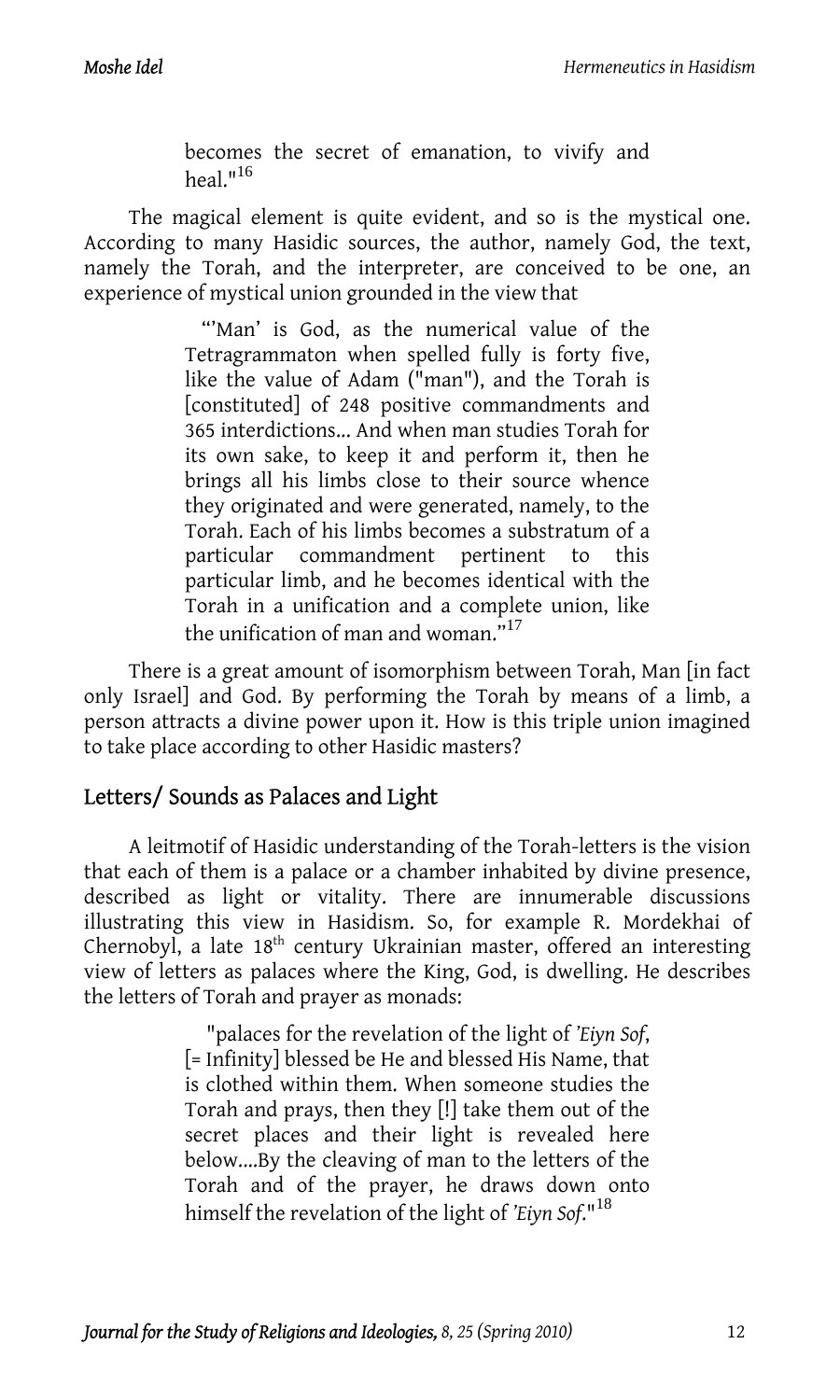Unlike the more conspicuously magical drawing of the influx within the letters, the letters were conceived also as palaces full of divine light from the very beginning and the study is the way to extract that light and reach an experience of union with the divine. Thus, in lieu of the talismanic view of the sounds in the great majority of Hasidic texts, namely the capacity to bring down the higher forces by uttering the letters, in some of the texts of R. Mordekhai of Chernobyl it is only the passage of these forces from their hidden status within the canonical texts to the performer.

The letters/sounds as containers are imagined to contain the divine light, and the moment of illumination is, therefore, connected to penetrating the linguistic palaces and enter there just as in the case of the ark-word. In the school of the Great Maggid, in a collection of Hasidic teachings entitled *Liqqutei Yeqarim*, the Besht is reported as saying that:

> "a person who [orally] reads the Torah, and sees the lights of the letters/sounds which are in the Torah, even if he does not properly know the cantillation [of the biblical text], because of his reading with great love and with enthusiasm, God does not deal with him strictly even if he does not properly pronounce them [i.e. the cantillations]."<sup>19</sup>

Also in this case, study is an oral activity whose final aim is to achieve union with God. The light as divine dwelling in the Torah was understood as active power that can be put in the service of man, and the Besht has been portrayed as using the text of the Torah for magical purposes. His grandson, R. Moses Hayyim Ephraim of Sudylkov wrote that

> "by study and involvement with the Torah for its own sake [or name], he can vivify his soul and amend his 248 limbs and 365 sinews, [and] join himself [sic] to their root, and to the root of their root which are the Torah and the Tetragrammaton, blessed be He,...all of this is [achieved] by the study of Torah for its own sake [[or n](#page-13-9)ame] and for the sake of asking from the letters themselves. And I heard the interpretation of the Besht...from 'the secret of God' that is in them, which ['the secret of God'] will help them [the students of Torah] to speak the letters with a firm interpretation 'for its own sake'." $^{20}$

Here we have psychosomatic approach, that assume that the spiritual teachings affect the soul and then the corporeal limbs related to the soul.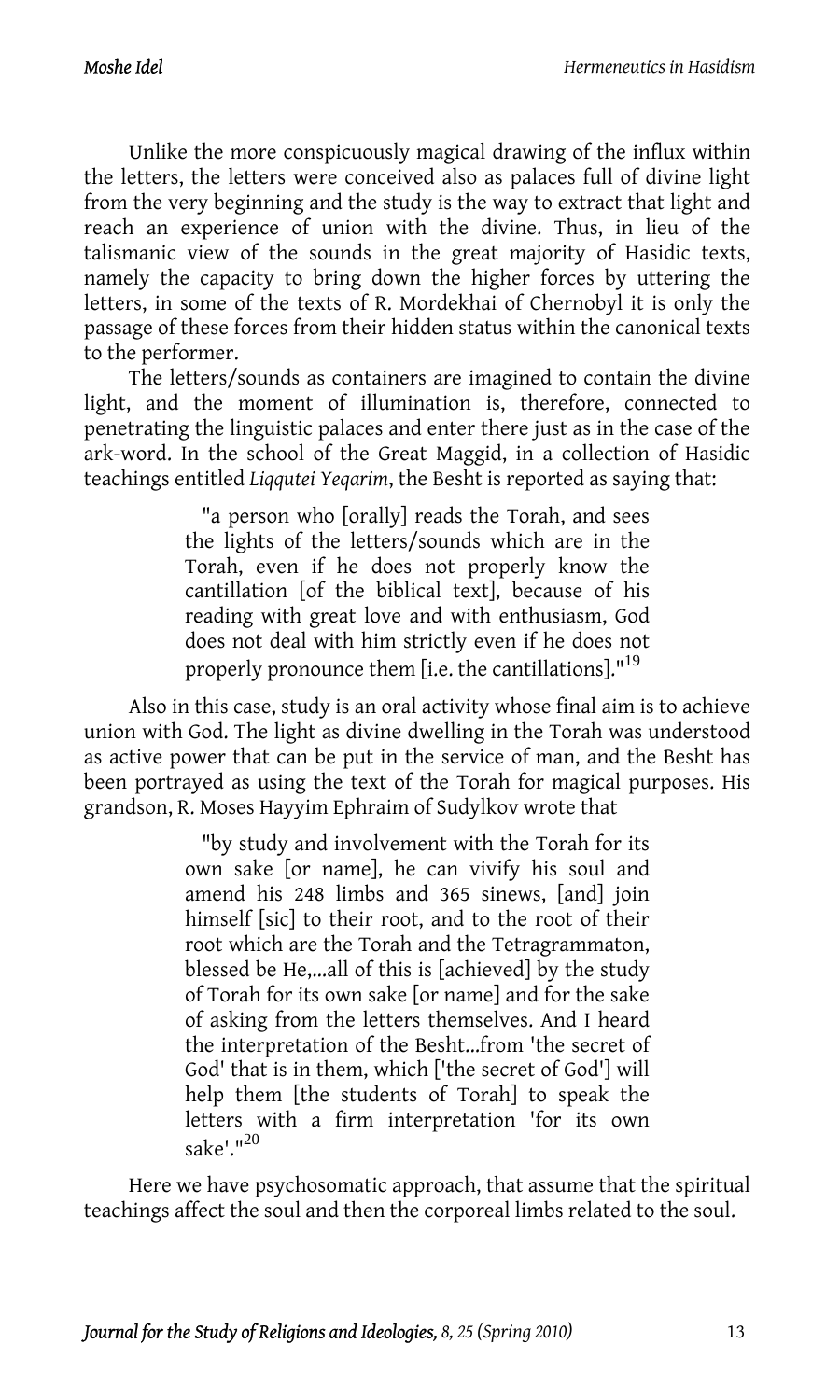# Hasidism and Strong Interpreters

The ascent of the importance of a strong personality as the center of religion, as it is the case of the Hasidic righteous, the *tzaddiq,* is certainly related to the vision that th[e r](#page-13-10)ighteous is also a strong interpreter. According to a later legend, reported in Jacob Kaidaner's *Sippurim Nora'im*, the Besht was given the authority from above to do whatever he wished with the letters of the Torah  $.2^{1}$  The view of R. Barukh of Medzibush, another grandson of the Bes[ht,](#page-13-11) that the Hasidic interpretations "Touch and [at the same time] do not touch" the text, because of the implicit assumption that it is the effect of the divine spirit that informs the interpreter. <sup>22</sup> His brother, the author of *Degel Mahaneh Efrayim* speaks about the revelation of the secrets of the Torah by means of the divine spirit. Moreover, the above-mentioned R. Levi Isaac of Berdichev, indicates that the *Tzaddiqim*, "now have the power to interpret the Torah in the way they like"23 even if in heaven this interpretation is not accepted. Another prominent Hasdic master, R. Menahem Mendel of Rimanov, argues in the introduction to his *'Ilana' de-Hayyei*, that if someone studies the Torah for its sake, he is allowed to introduce in the Torah his thoughts. $^{24}$ 

R. Gedalyah of Lunitz, a late 18<sup>th</sup> century Hasidic master, quotes the Besht to the effect that dealing with the study of the Torah by the Messiah, in a combinatory manner:

> "When the Messiah comes, let it be soon in our time, he will interpret [*yidrosh*] the entire Torah, from its beginning to the end, according to all the combinations [found] in each and every word. Afterwards, he will construe the Torah as one word and the combinations will amount to infinity, and he will interpret all these combinations."25

This master is not only following the theory of linguistic substantiality, that secures the presence of all the letters of the Torah in the newly combined forms, but adds a perspective which seems to be new, at least in its explicit manner: all the letters of the Torah are to be combined in all their possible combinations, which means an exhaustion of the potential found in those letters. The end of the exploitation of the linguistic substance coincides with the eschaton. An actualization of the potential coincides with the fulfillment of time. It seems plausible that nothing apocalyptic is involved in this vision of messianism in the thought of the Besht, and this is the case also in some other instances in which the Besht mentioned the advent of the Messiah.

On the other hand, the famous R. Nahman of Bratzlav, the greatgrandson of the Besht, conceives the righteous of the generation, presumably he himself in his generation, as the pipeline through which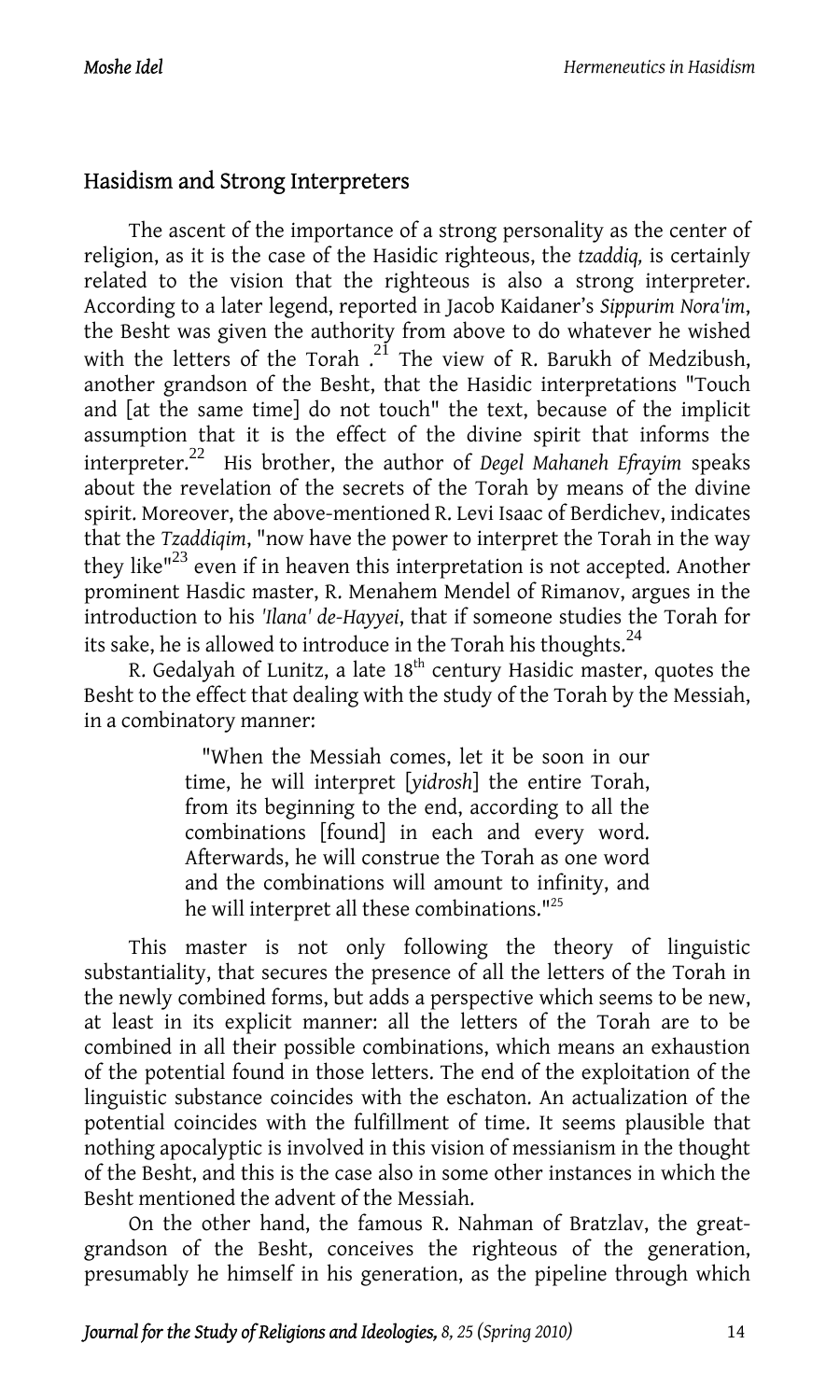interpretations are pouring into the world. In one of the most remarkable descriptions of the interpreter he writes:

> "Know that there is a soul in the world through which all interpretations of the Torah are revealed... All interpreters of Torah receive [their words] from this soul.... And when this soul falls from its rung, and its words become cold, it dies. When it dies, the interpretations that had come through it also disappear. Then all the interpreters are unable to find any meaning in the Torah.... He who wants to interpret the Torah has to begin by drawing unto himself words as hot as burning coals. Speech comes out of t[he](#page-13-12) upper heart... The interpreter first has to pour out his words to God in prayer, seeking to arouse His mercies, so that the heart will open. Speech then flows from the heart, and interpretation of the Torah flows from that speech... On this heart are inscribed all the interpretations of the Torah."<sup>26</sup>

These statements prove, in thei[r th](#page-13-13)eoretical formulations, that the Hasidic masters were aware of the radical exegetical moves they implemented in their writings. They either project their thoughts into the divine text as if interpreting it, or they receive some form of revelation. In both cases, the exegetical enter[pri](#page-13-14)se is much less a matter of listening attentively to the specificity of the message found in a certain given text. The divinity of the text and the anthropology of the righteous person as a semi-divine being, $^{27}$  allowed radical forms of exegesis, hardly matched by postmodern hermeneutics. In several Hasidic discussions the sermons of the righteous were conceived as identical with Torah, as noted above, which should be fathomed and interpreted in seventy ways, just as the divine Torah.<sup>28</sup>

## Notes:

<sup>1</sup> *In the Praise of the Baal Shem Tov*, trs. Dan ben Amos and J. R.Mintz, (Aroson, Northvale,

<sup>1993), 179.&</sup>lt;br><sup>2</sup> See Moshe Idel, *Hasidism: Between Ecstasy and Magic* (Albany: SUNY Press, 1995), 227-238.

<sup>&</sup>lt;sup>3</sup> Or ha-'Emet, fols. 15b-17a. Compare also to R. Aharon Kohen of Apta, 'Orha-Ganuz le-*Tzaddiqim,* (Zolkiew, 1800), fol. 30ab. On other aspects of this text and its context see Rivka Schatz-Uffenheimer, *Hasidism as Mysticism*, *Quietistic Elements in Eighteenth Century Hasidic Thought*, (Jerusalem: Magnes Press, Princeton: Princeton University Press, 1993), 180-182. See also his disciple R. Zeev Wolf of Zhitomir, *'Or ha-Me'ir,* fol. 240c and see also ibidem, fol. 247cd. For the view that light is found in the letters see now M. Idel, "From the 'Hidden